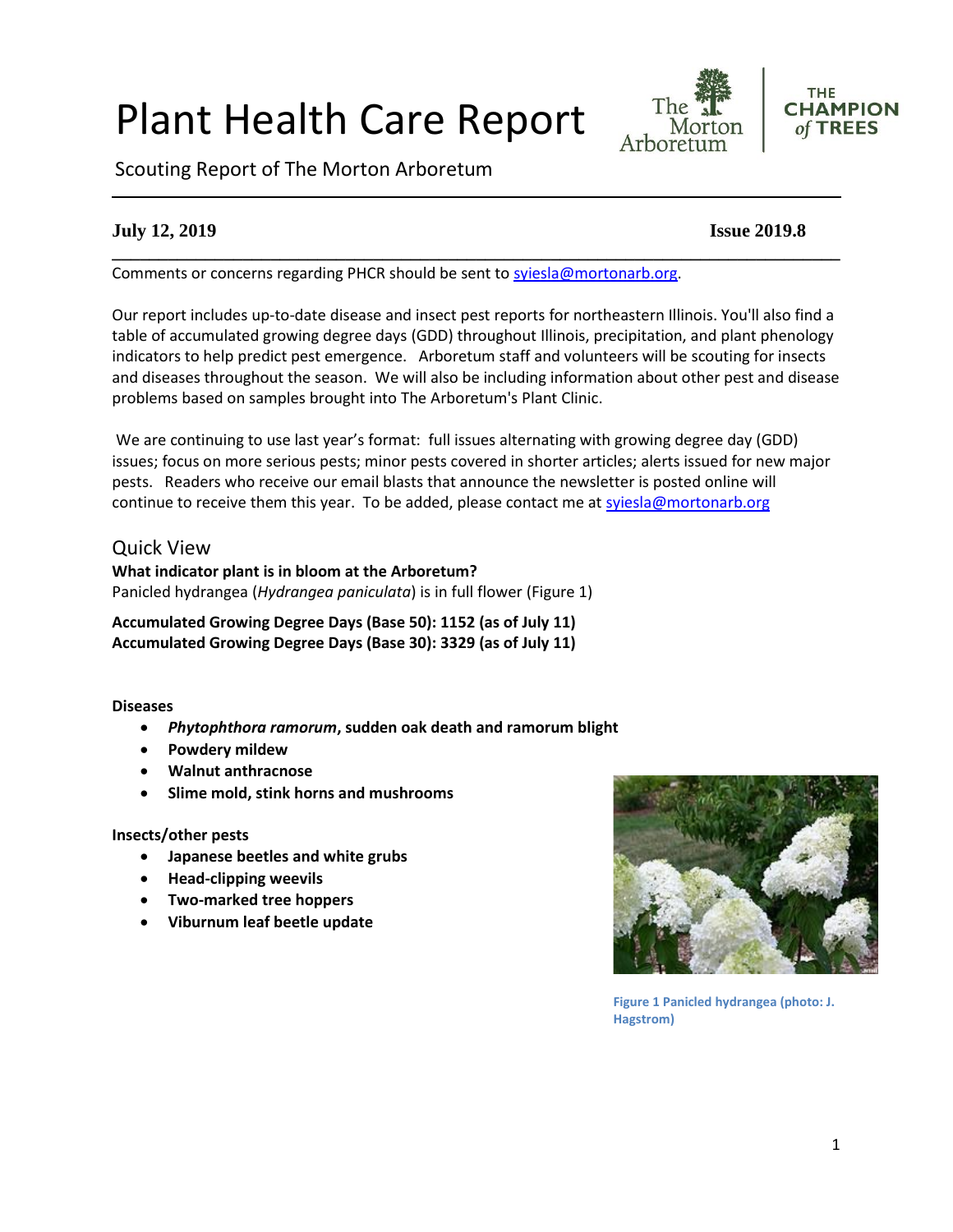# Degree Days and Weather Information

We are once again offering Lisle readings right above the Arboretum readings. The spread between these two sites shows that temperatures can vary over a short distance, which means growing degree days can be quite variable as well. To show that this happens elsewhere, we are comparing the GDD in Glencoe to those at the Botanic Garden (which is in Glencoe) and showing the differences at two locations in Waukegan.

As of July 11, we have 1152 base-50 growing degree days (GDD). The historical average (1937-2018) for this date is 1234 GDD<sub>50</sub>. Since January 1, we have had 29.77 inches of precipitation. Historical average (1937-2018) for precipitation Jan-July is 24.67 inches.

| Location                    | $B_{50}$ Growing Degree Days<br>Through July 11, 2019 | $\left  \text{Precipitation (in)} \right $<br>July 5-11, 2019 |
|-----------------------------|-------------------------------------------------------|---------------------------------------------------------------|
| Carbondale, IL*             | 1938                                                  |                                                               |
| Champaign, IL*              | 1607                                                  |                                                               |
| Chicago Botanic Garden**    | No report                                             |                                                               |
| Glencoe*                    | 730                                                   |                                                               |
| Chicago O'Hare*             | 1257                                                  |                                                               |
| Kankakee, IL*               | 1370                                                  |                                                               |
| Lisle, $IL^*$               | 1301                                                  |                                                               |
| <b>The Morton Arboretum</b> | 1152                                                  |                                                               |
| Quincy, IL*                 | 1659                                                  |                                                               |
| Rockford, IL*               | 1172                                                  |                                                               |
| Springfield, IL*            | 1652                                                  |                                                               |
| Waukegan, IL* (60087)       | 991                                                   |                                                               |
| Waukegan, IL* (60085)       | 1068                                                  |                                                               |

\*\*Thank you to Chris Henning, Chicago Botanic Garden, for supplying us with this information.

\*We obtain most of our degree day information from the GDD Tracker from Michigan State University web site. For additional locations and daily degree days, go t[o http://www.gddtracker.net/](http://www.gddtracker.net/)

# **How serious is it?**

This year, articles will continue to be marked to indicate the severity of the problem. Problems that can definitely compromise the health of the plant will be marked "serious".Problems that have the potential to be serious and which may warrant chemical control measures will be marked "potentially serious". Problems that are seldom serious enough for pesticide treatment will be marked "minor". Articles that discuss a problem that is seen now, but would be treated with a pesticide at a later date will be marked "treat later". Since we will cover weeds from time to time, we'll make some categories for them as well. "Aggressive" will be used for weeds that spread quickly and become a problem and "dangerous" for weeds that might pose a risk to humans.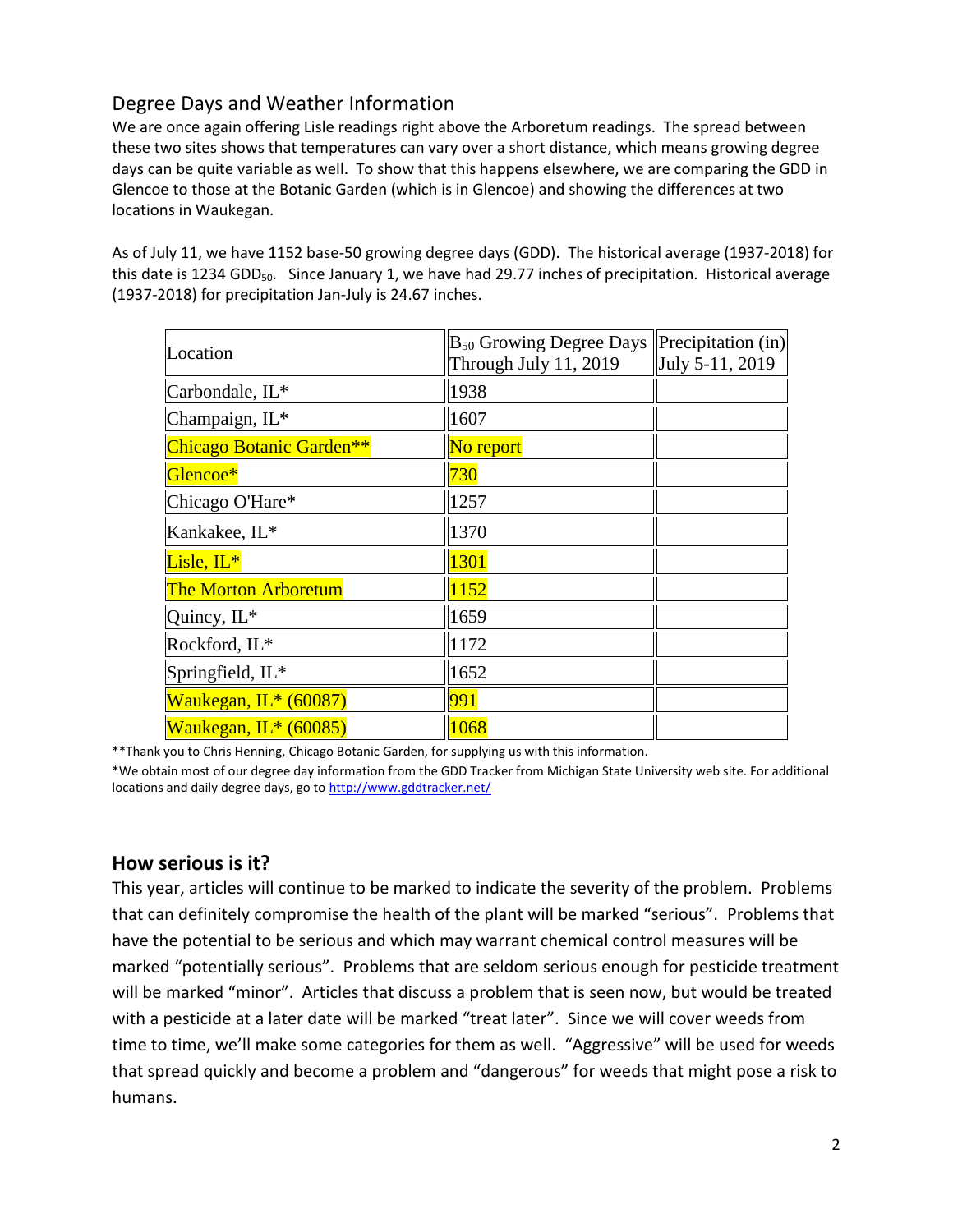# **Pest Updates: Diseases**

# *Phytophthora ramorum***, sudden oak death and ramorum blight (serious)**

This week, we'll start with diseases, since we have a potentially serious situation occurring. The disease pathogen *Phytophthora ramorum* has been found on rhododendrons and lilacs that were sold at certain stores this year in Illinois. The Illinois Department of Agriculture issued a press release last week (see first link below) about the affected plants and the stores through which they were sold. This pathogen causes a blight, known as ramorum blight, on rhododendrons, azaleas, viburnum and lilacs, as well as other plants (see second link below). Symptoms include leaf discoloration and branch dieback. This blight is generally not fatal to these plants, but they can be carriers of the pathogen. When this pathogen infects oaks, they contract a disease called sudden oak death, which can be fatal. At this time, no oaks in Illinois are known to be infected.

*P. ramorum* is soil-borne and water-borne and can be spread by infected plant material, soil and in water. The University of Illinois Plant Clinic has released more complete information on this disease (see the third link below). Ask the following questions if a plant appears suspect:

- Was the plant purchased in 2019?
- Is the plant a lilac, rhododendron, or azalea?
- Is the plant displaying any of the following symptoms:
	- O Dark brown spots, blotches, or tip dieback on leaves
	- O Dark brown discoloration along the leaf margins
	- O Dark brown discoloration of the branches, usually starting at branch tip

If the answers to all of the above questions is YES, please contact the Illinois Department of Agriculture at (815) 787-5476.

Here are some important points to remember:

- Sudden Oak Death has NOT been found in Illinois at this time
- Plants purchased prior to 2019 are unlikely to be infected
- Plants that are suspected of having this disease should NOT be moved or destroyed. The Illinois Department of Agriculture needs to be contacted.
- Do NOT submit samples to any public garden, plant clinic, park district or U of I Extension office. Contact the Illinois Department of Agriculture. They are the organization that handles this problem.

Good websites:

<https://www2.illinois.gov/Pages/news-item.aspx?ReleaseID=20290> <http://www.suddenoakdeath.org/diagnosis-and-management/hosts-and-symptoms> <https://uofi.app.box.com/v/Pramorumalert>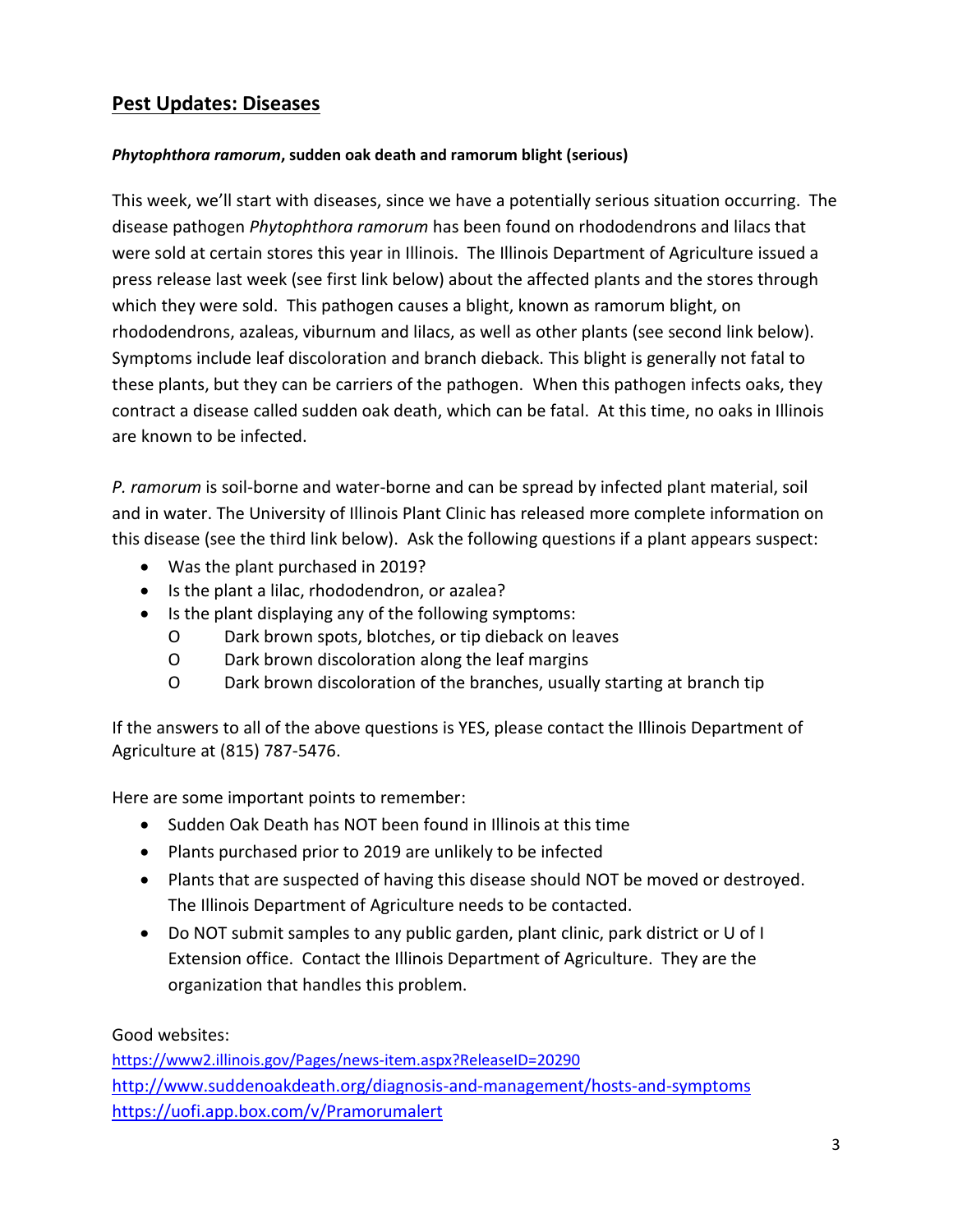# **Powdery mildew (minor)**

Powdery mildew is starting to show up on a few plants, most likely due to the higher levels of humidity we have been having lately. Hundreds of plant species are susceptible to powdery mildew, but the disease is caused by many different species of fungi which are host specific. This means that the powdery mildew on coralberry will not infect lilacs and so forth.



**Figure 2 Powdery mildew**

Powdery mildew appears as a superficial white to gray coating (fig. 2) over leaf surfaces, stems, flowers,

or fruits of affected plants. Initially, circular powdery white spots appear. These spots coalesce producing a continuous patch of "mildew." Later in the season, small, black fruiting bodies will

appear. Warm days and cool nights favor this fungal disease. The fungi that cause powdery mildew are deterred by water on the leaves, since spores will not germinate in water on leaves. However, the fungus still needs high humidity to infect the plant. Leaf curling and twisting result, and in severe infestations you may see premature defoliation and deformed flower buds. Although unsightly, powdery mildew is usually not fatal in the landscape.

We have seen powdery mildew more extensively on ninebark (fig. 3). On that plant, the tips of branches often develop a thick coating of white powder, while



**Figure 3 Powdery mildew on ninebark**

other parts of the same plant may show very few symptoms. The straight species of ninebark is relatively resistant to powdery mildew, but some of the cultivars can be very susceptible and can sustain quite a bit of damage. University of Connecticut has done some research on this. Go to

[http://www.academia.edu/14492054/Susceptibility\\_of\\_eastern\\_ninebark\\_Physocarpus\\_opulif](http://www.academia.edu/14492054/Susceptibility_of_eastern_ninebark_Physocarpus_opulifolius_L._Maxim._cultivars_to_powdery_mildew) olius L. Maxim. cultivars to powdery mildew to see their findings.

**Management:** Infected plant parts should be removed as soon as symptoms appear. Dispose of fallen leaves, and do not handle plants when foliage is wet. Water plants during periods of drought to keep them healthy. High humidity can increase disease severity, so avoid overhead watering in late afternoon or evening. Put plants in locations where there is good soil drainage and sufficient sunlight. Provide proper plant spacing for good air circulation. Powdery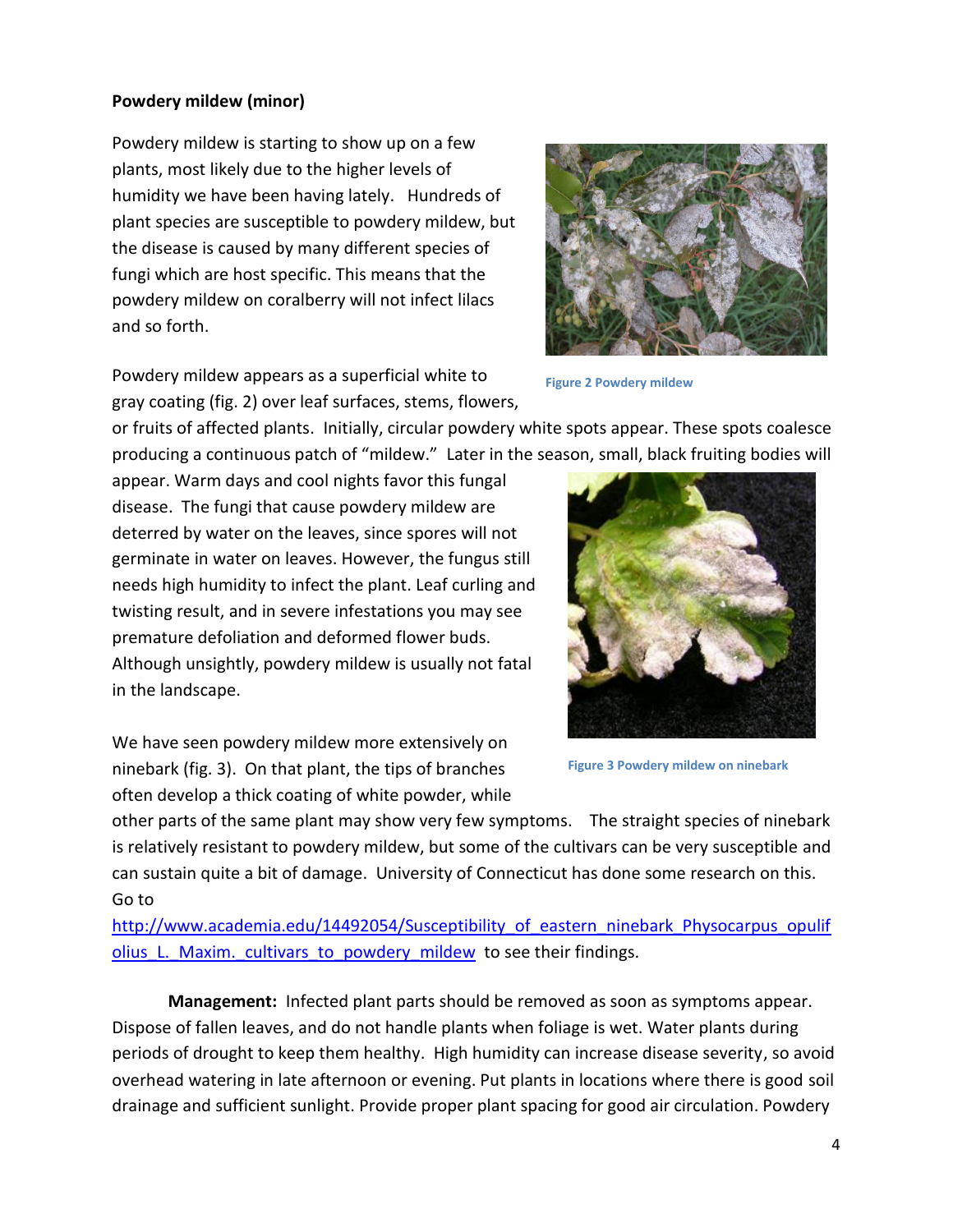mildew on some plants can result in significant damage, and fungicides may be needed. To obtain optimum results, spray programs should begin as soon as mildew is detected. In the future, plant mildew-resistant cultivars and species.

#### Good websites:

<http://www.mortonarb.org/trees-plants/plant-clinic/help-diseases/powdery-mildews>

# **Walnut anthracnose (minor)**

We are seeing the first symptoms of walnut anthracnose. Symptoms are small leaf spots with pale centers and dark-brown margins. The spots are somewhat circular and first appear on the underside of leaves, eventually becoming apparent from both sides (fig. 4). They range in size from pinpoints to about 1/4 inch in diameter. When numerous, they cause leaf yellowing, curling, and margin browning. In addition, sunken necrotic (dead) spots develop on the husks of infected nuts. Infection of immature nuts may result in their



**Figure 4 Walnut anthracnose**

premature drop. Walnut anthracnose may cause leaf yellowing and premature defoliation and diminish nut quality, but is not considered a major problem in ornamental walnuts.

**Management:** Gather and destroy fallen leaves to reduce inoculum. Reduce tree stress by watering during periods of drought and through proper fertilization in fall.

# Good websites:

[https://www.canr.msu.edu/news/walnut\\_anthracnose\\_is\\_putting\\_an\\_early\\_end\\_to\\_many\\_lea](https://www.canr.msu.edu/news/walnut_anthracnose_is_putting_an_early_end_to_many_leaves) [ves](https://www.canr.msu.edu/news/walnut_anthracnose_is_putting_an_early_end_to_many_leaves)

# **Slime mold, stink horns and mushrooms (minor)**

What is that stuff on my mulch? Every time we have a really wet year, this becomes a popular question. Excess rain leads to a variety of strange looking growths in the garden. Wet weather promotes the growth of a variety of mushrooms and there are any number of differentlooking mushrooms. Wet soils lead to decay of organic matter, and these mushrooms are the reproductive structures of the fungi that cause organic matter to



**Figure 5 slime mold (dried)**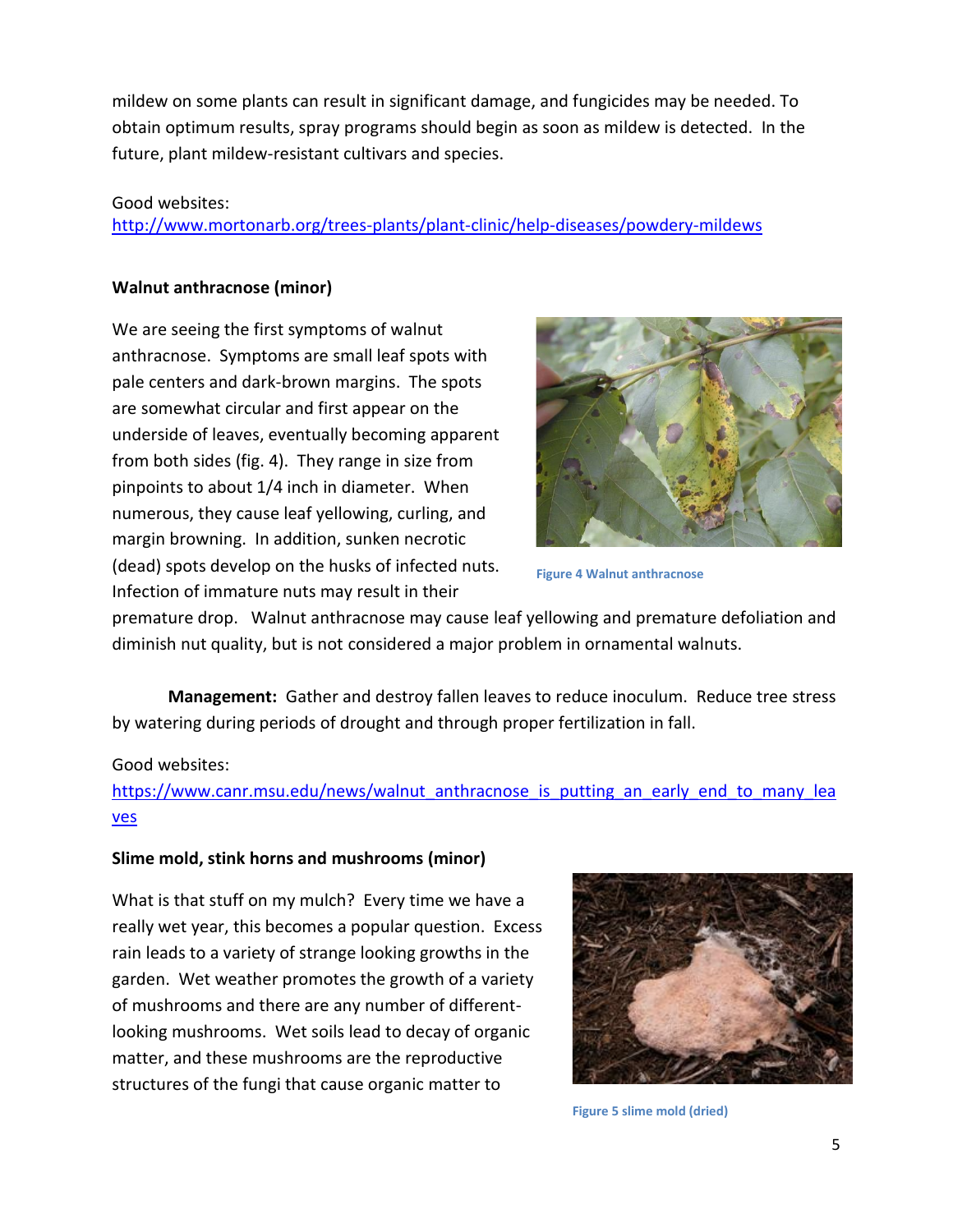decay. Mushrooms can be easily dug up and discarded.

Another weird growth that shows up in the wet is slime mold, another decay organism. Slime mold, when fresh, comes in nice colors like yellow and pink, and it looks like a puddle, the kind of puddle that makes you wonder if your dog needs to go to the veterinarian. As it dries, some of the color goes away and the puddle becomes a dry crust (fig. 5). When it has dried, slip the blade of your shovel under it and lift it away to the garbage.

A third candidate in the "what is that" category is the stink horn. Stink horns are a type of mushroom, but they merit a mention because they really capture our attention. They come in an interesting array of colors and, guess what, they stink. A common type is reddish orange and sort of looks like carrots growing upside down in the mulch. But they do come in many weird and even vulgar shapes. One thing that intrigues people is that the stink horn grows out of a structure that looks like an egg. Just as with slime mold, we can slip our shovel blade in and lift them away to the garbage.

# **Pest Updates: Insects**

# **Japanese beetles and white grubs (Potentially serious)**

That special time of year has arrived. It's Japanese beetle time. We have already had a couple of reports of Japanese beetles (*Popillia japonica*). Japanese beetles are up to 1/2 inch long, and have oval, metallic green bodies with coppery brown wing covers (fig. 6). They appear to have five white spots along each side and two additional white spots behind their wing covers. Upon examination under a hand lens, the spots are actually tufts of hair.



Adult beetles feed on nearly 300 different species of ornamental plants with about 50 species being

**Figure 6 Japanese beetle adult**

preferred. Highly preferred hosts include rose, crabapple, cherry, grape, and linden. The adults feed on leaf tissue between veins, resulting in skeletonized leaves (fig.7). Severely infested plants may be almost completely defoliated. Early infestations of Japanese beetle may be missed since the insects start feeding in the tops of trees.

Japanese beetles overwinter as larvae (grubs) about four to eight inches beneath the soil surface. In spring, as the soil temperatures warm to about 55° F, the grubs move upward through the soil to pupate. Adults normally emerge from late June through July. Within a few days after emergence, the females mate and burrow into the soil to lay eggs. Nearly all eggs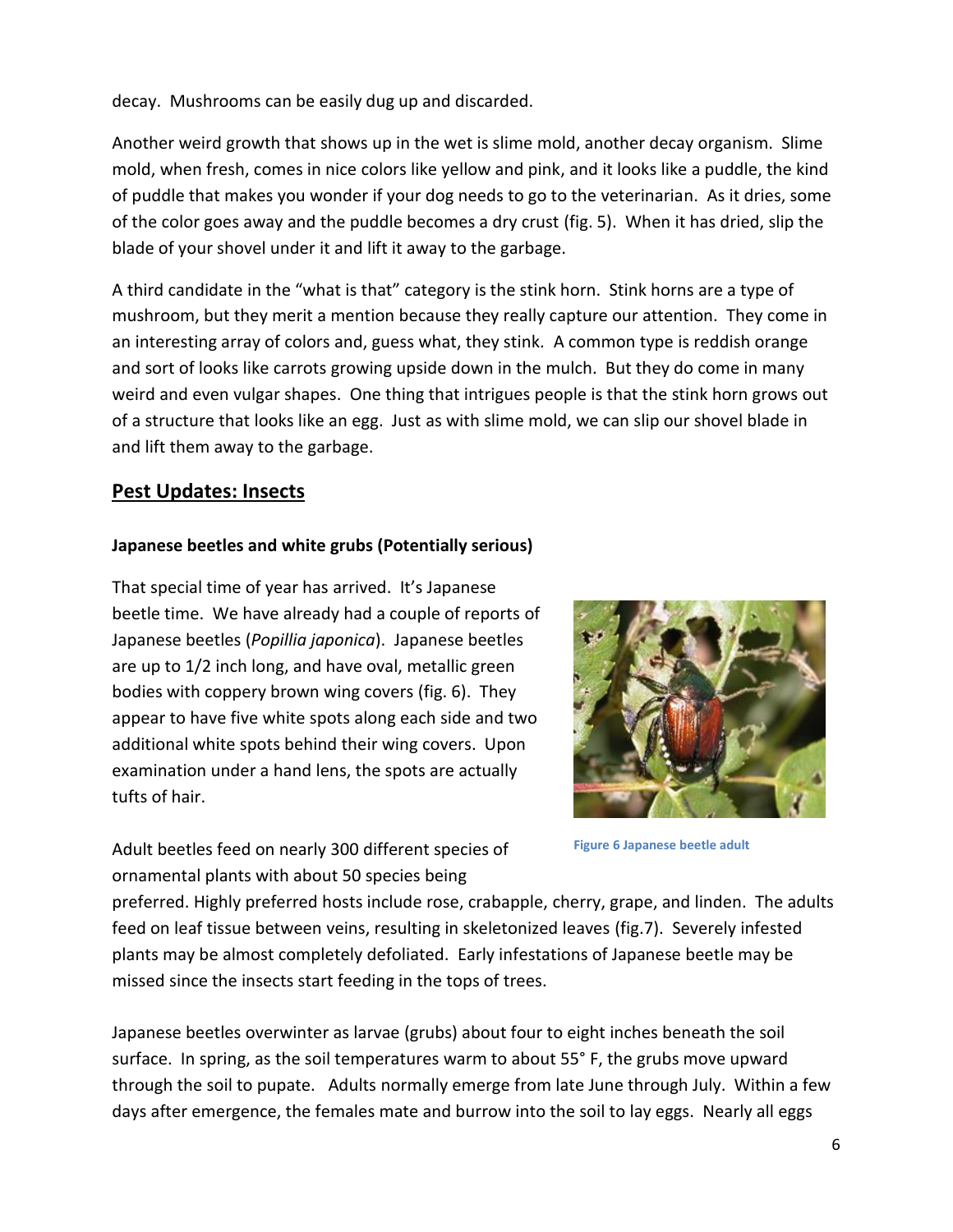are laid by mid-August. In sufficiently warm and moist soil, eggs will hatch in about ten days.

Grubs feed on plant roots until cold weather forces them to greater depths in the soil for the winter. There is one generation of this beetle per year.

How do you know if your lawn needs grub control? Grubs eat grass roots, and this will lead to brown areas in the lawn. Unfortunately, other causes can lead to a brown lawn. If your lawn has grubs, you will be able to pull the lawn up like a carpet since the roots are gone. Homeowners who are irrigating the lawn should be



**Figure 7 Japanese beetle damage**

watchful. The beetles have to bury their eggs in the soil. They are more likely to do this in soils that are moist and easy to dig. So, those of you who are watering may be more likely to deal with grubs this year.

Is grub control a good idea for everyone? Not necessarily. If your lawn has never had grubs before and you are not irrigating, it would be best to skip the grub control. Usually control is not warranted unless 10-12 grubs are present per square foot.

**Management:** Adult Japanese beetles can be handpicked. It is easiest to catch them by placing a soapy-water filled container directly under the leaf that they are chewing on and then shaking the leaf. The soapy water ensures that the beetles die while you're collecting them. The beetles generally fly straight down into the collecting container. Sometimes Japanese beetle pheromone traps are used to trap them. We don't recommended these, as they will attract even more beetles to your property (more than the trap can collect). Insecticides can be used in the case of valuable plants. A soil drench of imidacloprid in spring is sometimes recommended for control of Japanese beetles. **It should be noted that newer imidacloprid labels indicate that this product can no longer by used on lindens (***Tilia* **species).**

Managing the Japanese beetle grubs that will hatch out around late July may help to reduce populations of adult beetles for next year. Eggs and first instar larvae require moisture to survive; therefore, the easiest way to reduce grub populations is to limit lawn irrigation during the egg-laying period when beetle populations peak (mid-July through early August). Japanese beetles also avoid laying eggs in shade, which is another great reason to plant more trees and shrubs. Insecticide applications are effective in controlling young larvae.

If you plan to manage grubs with insecticides, know that the timing of application depends on the product selected. There are now many insecticides available to treat grubs, and they have different application times. Traditional insecticides like trichlorfon are applied to the lawn when young grubs are active (August and September). Imidacloprid can be applied once in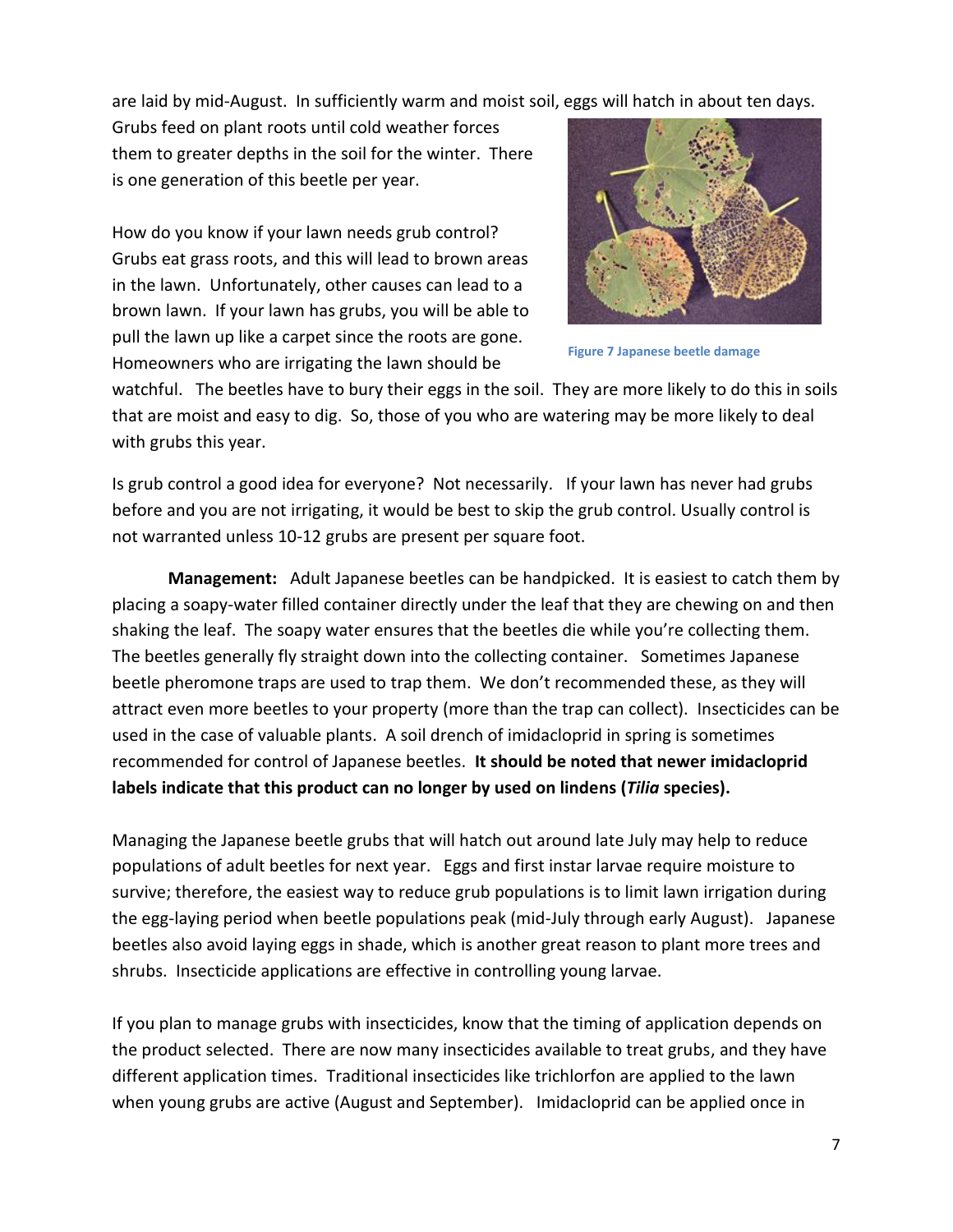mid-July in areas where adult beetles were numerous. A newer product, chlorantraniliprole, is applied in spring to kill new grubs that hatch out in late July. It will not kill grubs present in spring. (Insecticide information from University of Illinois and Michigan State University). The bottom line is to read the product label carefully and use it at the appropriate time. The information given here is very general. The product label will give specific information.

We receive a lot of questions about the use of the biological control milky spore disease. This is a bacterium that is specifically toxic to the grub stage of the Japanese beetle and is applied to the soil. This is a slow method at best in the warmer southern states (may take 3-5 years to build up in soil enough to be effective) and is often not very effective at all in colder, northern states. Also, if you have grubs that come from another type of beetle, it won't work on them at all. This product is really not recommended for our area.

Beneficial nematodes can be watered into turf, again in late July, where they infest and kill grubs. Products containing *Heterorhabditis bacteriophora* nematodes are recommended by the University of Illinois. Beneficial nematodes are not always available in stores; they are available through mail order/internet sources.

# Good websites:

<http://www.mortonarb.org/trees-plants/tree-and-plant-advice/help-pests/japanese-beetles> [https://www.canr.msu.edu/news/how\\_to\\_choose\\_and\\_when\\_to\\_apply\\_grub\\_control\\_products\\_for\\_yo](https://www.canr.msu.edu/news/how_to_choose_and_when_to_apply_grub_control_products_for_your_lawn) [ur\\_lawn](https://www.canr.msu.edu/news/how_to_choose_and_when_to_apply_grub_control_products_for_your_lawn)

# **Head-clipping weevils (minor)**

We are seeing head-clipping weevils (*Haplorhynchites aeneus*) cutting the flower heads off of *Helianthus*. The adult is a dark-colored weevil (a beetle with a snout). The insect is about ¼ inch long, and the snout is long and curved. The female uses her mouthparts, located at the end of the snout, to cut the flower stalk about 1 inch to 1  $\frac{1}{2}$ inches below the flower head. The flower stalk is not cut all the way through, so the flower head dangles on a thin piece of stem tissue (fig. 8). The dangling flower head is used by the adults for mating and egg-laying.

Once the flower head finally breaks off and falls to the ground, the larvae hatch and use the flower head for food.



**Figure 8 damage caused by the headclipping weevil**

Mature larvae will move into the soil to overwinter, with pupation occurring in late spring.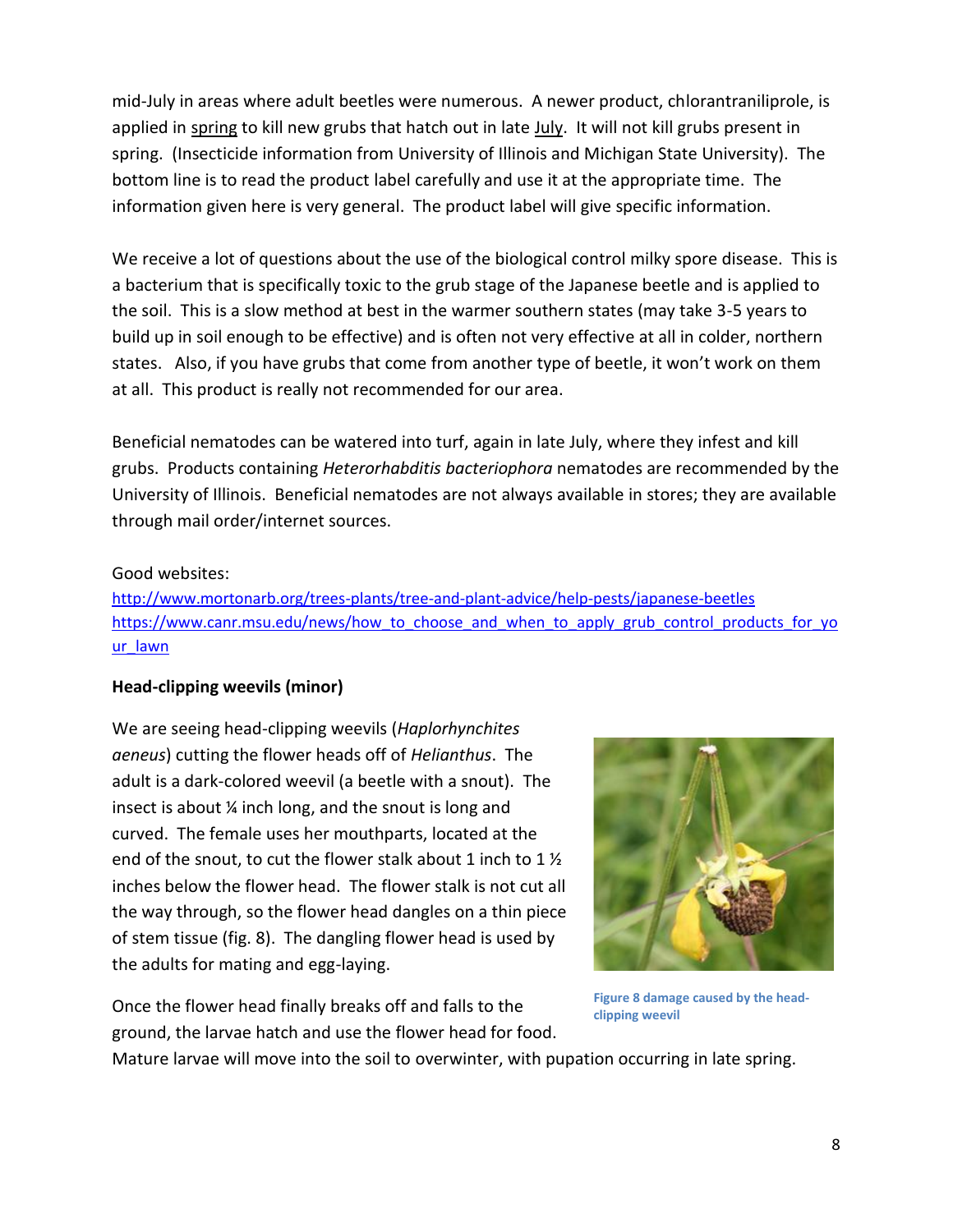**Management:** Good sanitation is the key in managing this pest. Timely removal of hanging flower heads and recently fallen flower heads will reduce the population for next year

Good websites**:** <https://bygl.osu.edu/node/1087>

[http://entomology.k-state.edu/extension/insect-information/crop](http://entomology.k-state.edu/extension/insect-information/crop-pests/sunflowers/sunflower-headclipping-weevil.html)[pests/sunflowers/sunflower-headclipping-weevil.html](http://entomology.k-state.edu/extension/insect-information/crop-pests/sunflowers/sunflower-headclipping-weevil.html)

# **Two-marked tree hoppers (minor)**

Two-marked treehopper (*Enchenopa binotata*) adults were found on black walnut (*Juglans* 

*nigra*) shoots. Adults are dusky brown with two yellow spots on their backs (thus the name), have high, curved horns that point forward coming out of their midsection, and are less than  $\frac{1}{2}$  inch long (fig. 9). The nymphs look quite different from the adults. They're about 1/8 inch long, dark gray to brown, and have spines sticking out of their abdomens. Both stages can, as you may imagine by their name, jump!



**Figure 9 Adult two-marked tree hopper**

Nymphs and adults suck plant juices, but don't do much

damage. The damage appears as pale-yellow stippling on the leaves. Treehoppers do, however, produce honeydew which encourages sooty mold. Female adults can injure twigs by laying eggs in slits made in the bark. Black locust, bittersweet, wafer-ash, redbud, and viburnum are also hosts for this insect.

**Management:** Control is not necessary*.* 

Good website: <https://bygl.osu.edu/index.php/node/566>

# **Viburnum leaf beetle update (serious)**

Viburnum leaf beetle adults are out and chewing. The beetles are small (1/3 inch) and brown to golden brown (fig.10). They are not easily noticed, but their feeding is. They will pick up where the larvae left off.

**Management:** Adults can be treated with one of the following insecticides: carbaryl, cyfluthrin, permethrin, resmethrin, malathion or acephate. Insecticidal soap is **not** effective on the adults. Do not spray for the adults until they



**Figure 10 Adult viburnum leaf beetle**